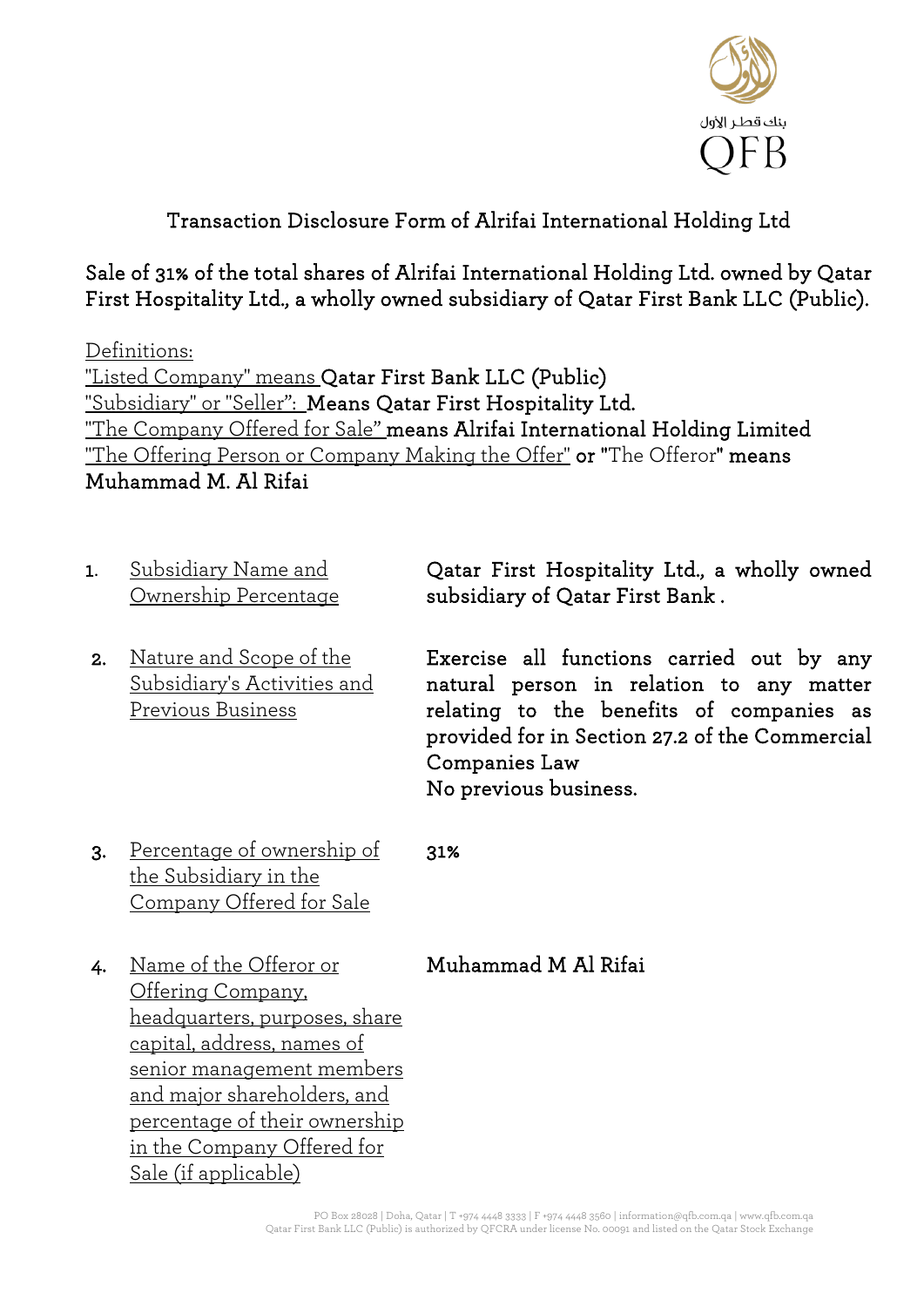

5. Name of the Company Offered for Sale and its headquarters, purposes, share capital, address, and names of its senior management members and major shareholders

Al-Rifai International Holding Company Limited, an exempted company incorporated in the Cayman Islands under No. MC-210937, with its registered office located at Cayman Islands - Oakland House - KY1-1104 - P.O. 309, with a capital of \$50,000. The purpose of the company is to carry out any business that is not prohibited under the Companies Act of the Cayman Islands dated 2012 or any subsequent amendment thereof or other law of the Cayman Islands. The Company is owned by Al Rifai family: Muhammed Al-Rifai, Moussa Al-Rifai, Laila Al-Yassin, Maysoon Al-Rifai, Ibrahim Al-Rifai, and Youssef Al-Rifai. The managers are Muhammed Al-Rifai, Moussa Al-Rifai and Zeina Abu Ala.

6. Statement of the Shares owned by the Offeror in the Company Offered for Sale Sale.

Prior to the acquisition, the Offeror owns 40% of the total shares of the Company Offered for

- 7. Statement of the Shares owned by the Offeror in the Listed Company
- by the Offeror

8. Percentage of Shares acquired 31% of the total shares of the Company Offered for Sale, which constitute the entire shares of the Subsidiary (Seller) in the Company Offered for Sale

9. Offer Price by the Offeror US\$ 3 million

None